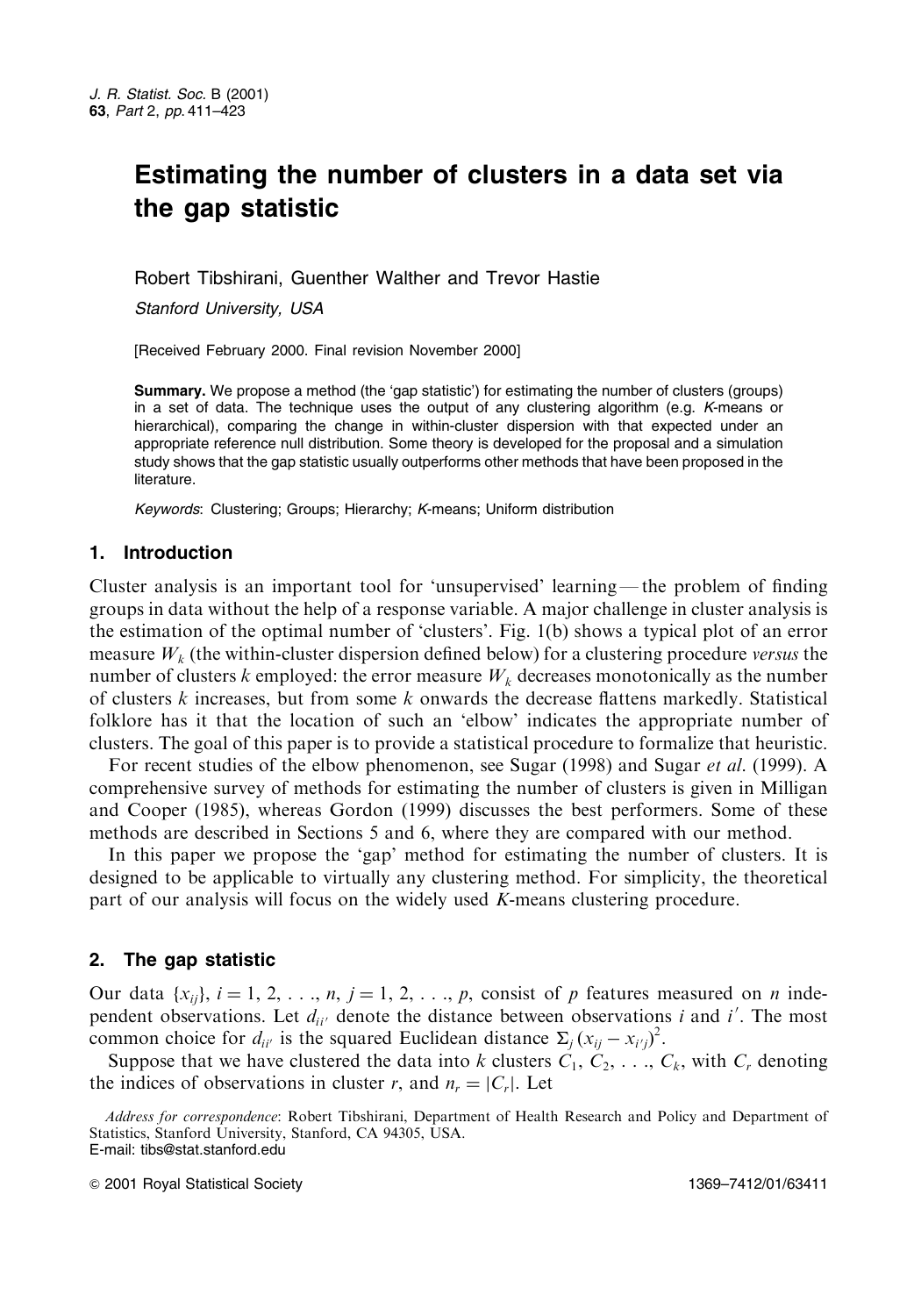

Fig. 1. Results for the two-cluster example: (a) data; (b) within sum of squares function  $W_k$ ; (c) functions  $log(W_k)$  (O) and  $\hat{E}_n^*$ {log ( $W_k$ )} (E); (d) gap curve

$$
D_r = \sum_{i,i' \in C_r} d_{ii'} \tag{1}
$$

be the sum of the pairwise distances for all points in cluster  $r$ , and set

$$
W_k = \sum_{r=1}^k \frac{1}{2n_r} D_r.
$$
 (2)

So, if the distance d is the squared Euclidean distance, then  $W_k$  is the pooled within-cluster sum of squares around the cluster means (the factor 2 makes this work exactly). The sample size  $n$  is suppressed in this notation.

The idea of our approach is to standardize the graph of  $log(W_k)$  by comparing it with its expectation under an appropriate null reference distribution of the data. (The importance of the choice of an appropriate null model is demonstrated in Gordon (1996).) Our estimate of the optimal number of clusters is then the value of k for which  $log(W_k)$  falls the farthest below this reference curve. Hence we define

$$
Gap_n(k) = E_n^* \{ \log(W_k) \} - \log(W_k),\tag{3}
$$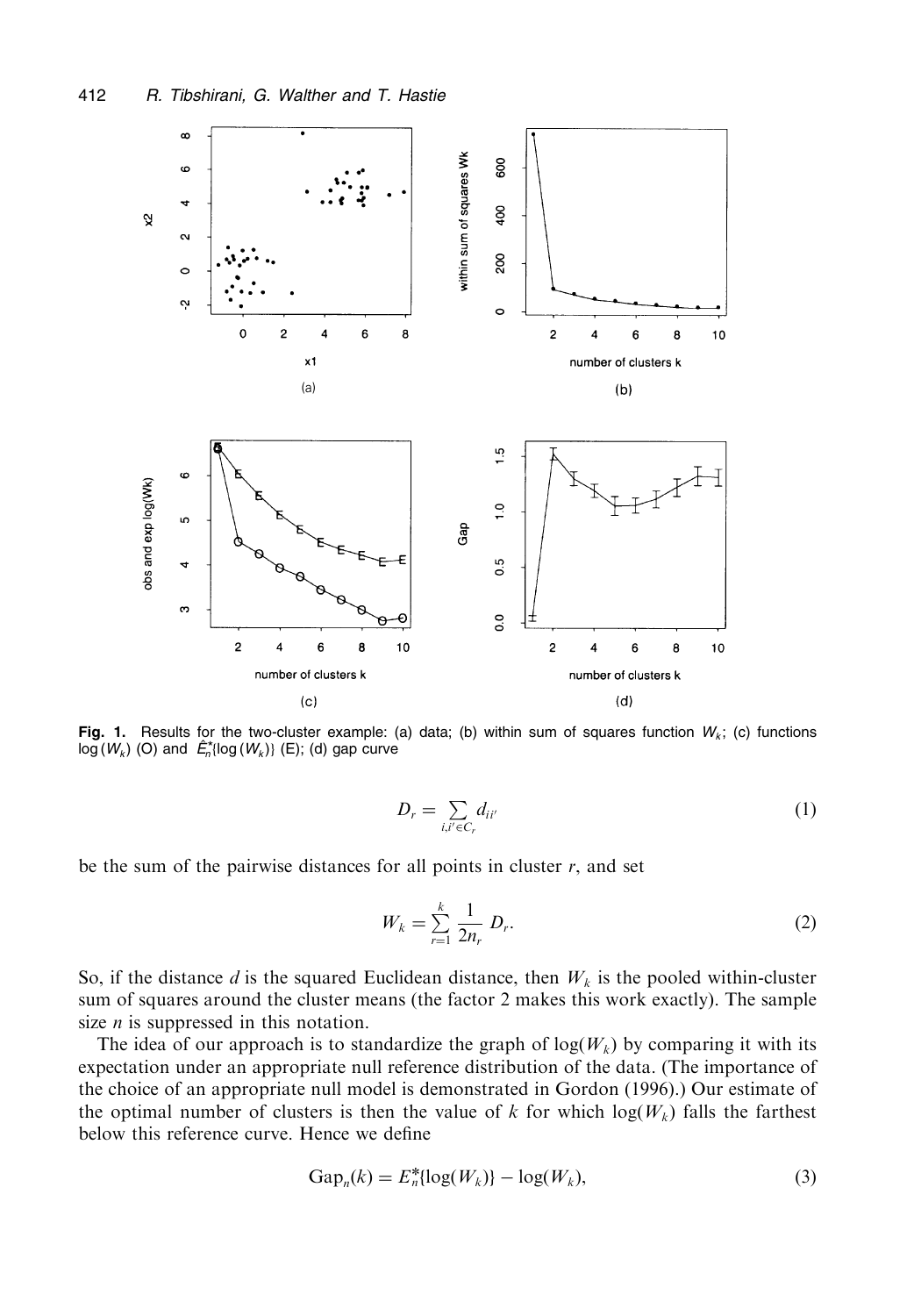where  $E_n^*$  denotes expectation under a sample of size *n* from the reference distribution. Our estimate  $\hat{k}$  will be the value maximizing Gap<sub>n</sub> $(k)$  after we take the sampling distribution into account. Note that this estimate is very general, applicable to any clustering method and distance measure  $d_{ii'}$ .

As a motivation for the gap statistic, consider clustering *n* uniform data points in  $p$ dimensions, with  $k$  centres. Then, assuming that the centres align themselves in an equally spaced fashion, the expectation of  $log(W_k)$  is approximately

$$
log(pn/12) - (2/p) log(k) + constant.
$$
 (4)

If the data actually have K well-separated clusters, we expect  $log(W_k)$  to decrease faster than its expected rate  $(2/p) \log(k)$  for  $k \leq K$ . When  $k > K$ , we are essentially adding an (unnecessary) cluster centre in the middle of an approximately uniform cloud and simple algebra shows that  $log(W_k)$  should decrease *more slowly* than its expected rate. Hence the gap statistic should be largest when  $k = K$ .

As a further motivation, note that, in the case of a special Gaussian mixture model,  $log(W_k)$  has an interpretation as a log-likelihood; see Scott and Symons (1971). To develop the gap statistic into an operational procedure, we need to find an appropriate reference distribution and to assess the sampling distribution of the gap statistic.

#### 3. The reference distribution

In our framework we assume a null model of a single component, and we reject it in favour of a k-component model  $(k > 1)$ , if the strongest evidence for any such k warrants it, i.e. we wish to screen the evidence over all  $k > 1$  simultaneously. This approach of guarding against erroneous rejection of the one-component model is similar to that of Roeder (1994). A component (cluster) of the distribution can be appropriately modelled by a log-concave distribution, i.e. by a density of the form  $exp{\psi(x)}$ , where  $\psi$  is a concave function (unless the distribution is degenerate). Standard examples are of course the normal distribution (with  $\psi(x) = -\frac{1}{2} ||x||^2$  and the uniform distribution with convex support. In Walther (2001) it is shown there that it is impossible to set confidence intervals (even one sided) for the number of modes in a multivariate distribution, a crucial aspect for the goal of this paper. Thus we model the components as log-concave densities instead of the often-used unimodal densities. We denote by  $S<sup>p</sup>$  the set of such single-component distributions (or random variables) on  $\mathbf{R}^p$ .

To see how to find an appropriate reference distribution, consider for a moment the population version corresponding to the gap statistic in the case of K-means clustering:

$$
g(k) = \log \left\{ \frac{\text{MSE}_{X^*}(k)}{\text{MSE}_{X^*}(1)} \right\} - \log \left\{ \frac{\text{MSE}_X(k)}{\text{MSE}_X(1)} \right\}
$$

where  $MSE_X(k) = E(\min_{\mu \in A_k} || X - \mu ||^2)$ , with the k-point set  $A_k \subset \mathbb{R}^p$  chosen to minimize this quantity, is the population version corresponding to  $W_k$ . We subtracted off the logarithms of the variances to make  $g(1) = 0$ . So we are looking for a least favourable singlecomponent reference distribution on X<sup>\*</sup> such that  $g(k) \le 0$  for all  $X \in S^p$  and all  $k \ge 1$ . The first theorem shows that in the univariate case such a reference distribution is given by the uniform distribution  $U = U[0, 1]$ .

*Theorem 1.* Let  $p = 1$ . Then for all  $k \ge 1$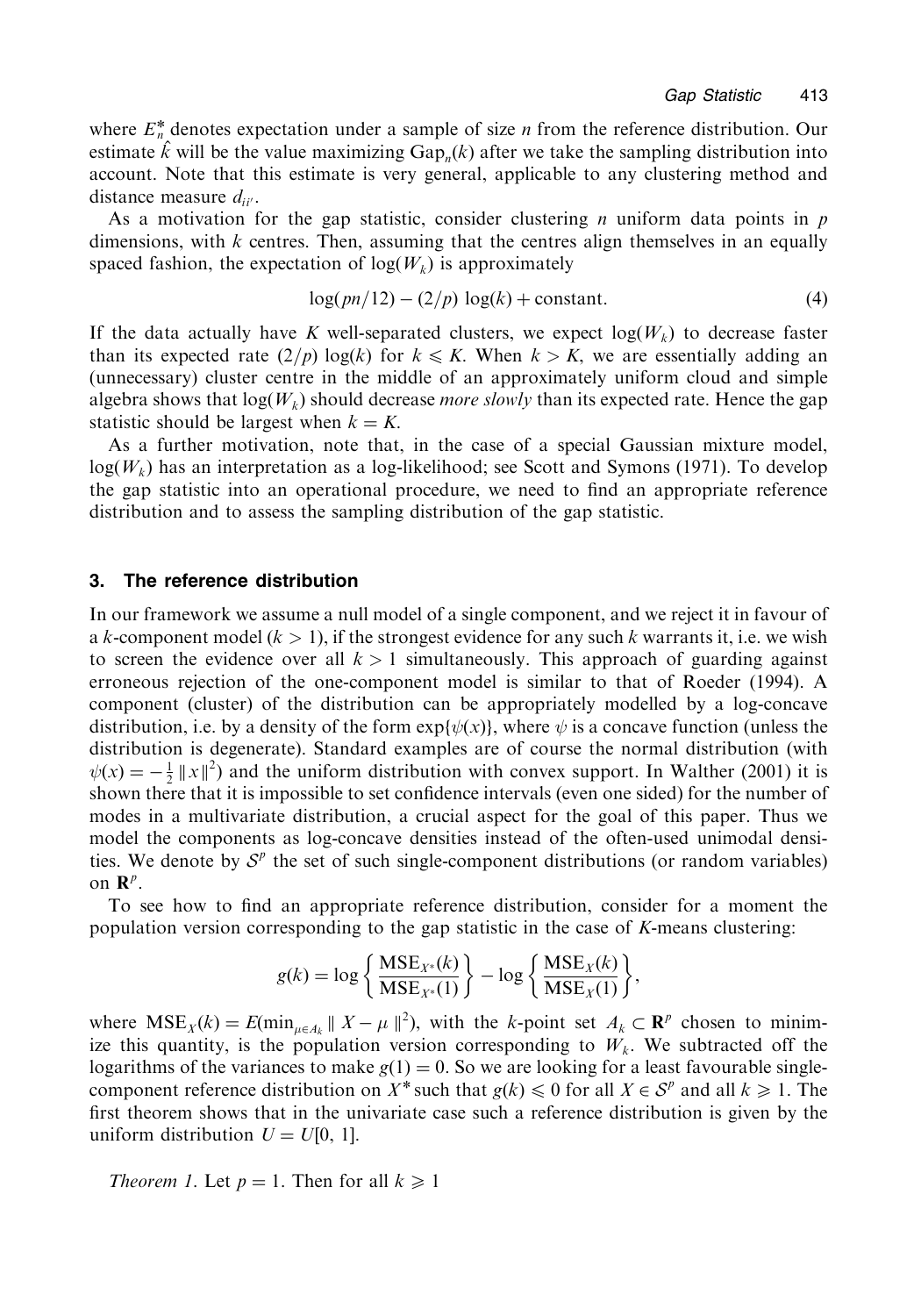R. Tibshirani, G. Walther and T. Hastie 414

$$
\inf_{X \in S^p} \left\{ \frac{\text{MSE}_X(k)}{\text{MSE}_X(1)} \right\} = \frac{\text{MSE}_U(k)}{\text{MSE}_U(1)}.
$$
\n(5)

In other words, among all unimodal distributions, the uniform distribution is the most likely to produce spurious clusters by the gap test.

Note that the above problem is invariant under changes in location and scale, thus allowing us to restrict attention to the uniform distribution supported on the unit interval. Calculations show that  $MSE_{U}(k)/MSE_{U}(1) = 1/k^{2}$ . So there is a formal similarity to a proposal by Krzanowski and Lai (1985), following Marriott (1971), who suggested to estimate k by comparing successive differences of  $W_k k^{2/p}$ . Note, however, that their procedure is not defined for the important single-component case  $k = 1$ . Even more importantly, such an approach will generally fail in a multivariate situation.

*Theorem 2.* If  $p > 1$  then no distribution  $U \in S^p$  can satisfy equation (5) unless its support is degenerate to a subset of a line.

Note that the assertion of the last theorem is not contingent on our definition  $S<sup>p</sup>$  of a single-component model. The same conclusion would apply if we based it on, say, unimodal densities instead. Simple calculations show that employing a reference distribution with degenerate support will result in an ineffectual procedure. Thus the upshot of the theorem is that in a multivariate situation we will not be able to choose a generally applicable and useful reference distribution: the geometry of the particular null distribution matters.

An obvious solution would be to generate reference data from the maximum likelihood estimate (MLE) in  $\mathcal{S}^p$ . This is the nonparametric MLE of the density under the restriction of being log-concave. This MLE can be shown to exist, as opposed to the MLE of a unimodal distribution. In one dimension, this MLE can be computed with the help of the iterative convex minorant algorithm (see Walther (2000)). However, we do not know how to compute the MLE in higher dimensions, but the next section shows how the insights gained from theorems 1 and 2 can be used to construct a simple and effective reference distribution.

#### 4. The computational implementation of the gap statistic

The lesson of theorem 2 was that the multivariate variance structure matters. Our idea is to exploit the shape information in the principal components instead of the more complicated structure provided by the MLE.

We consider two choices for the reference distribution:

- (a) generate each reference feature uniformly over the range of the observed values for that feature:
- (b) generate the reference features from a uniform distribution over a box aligned with the principal components of the data. In detail, if X is our  $n \times p$  data matrix, assume that the columns have mean 0 and compute the singular value decomposition  $X = UDV^1$ . We transform via  $X' = XY$  and then draw uniform features Z' over the ranges of the columns of X', as in method (a) above. Finally we back-transform via  $Z = Z'V^{\mathsf{T}}$  to give reference data Z.

Method (a) has the advantage of simplicity. Method (b) takes into account the shape of the data distribution and makes the procedure rotationally invariant, as long as the clustering method itself is invariant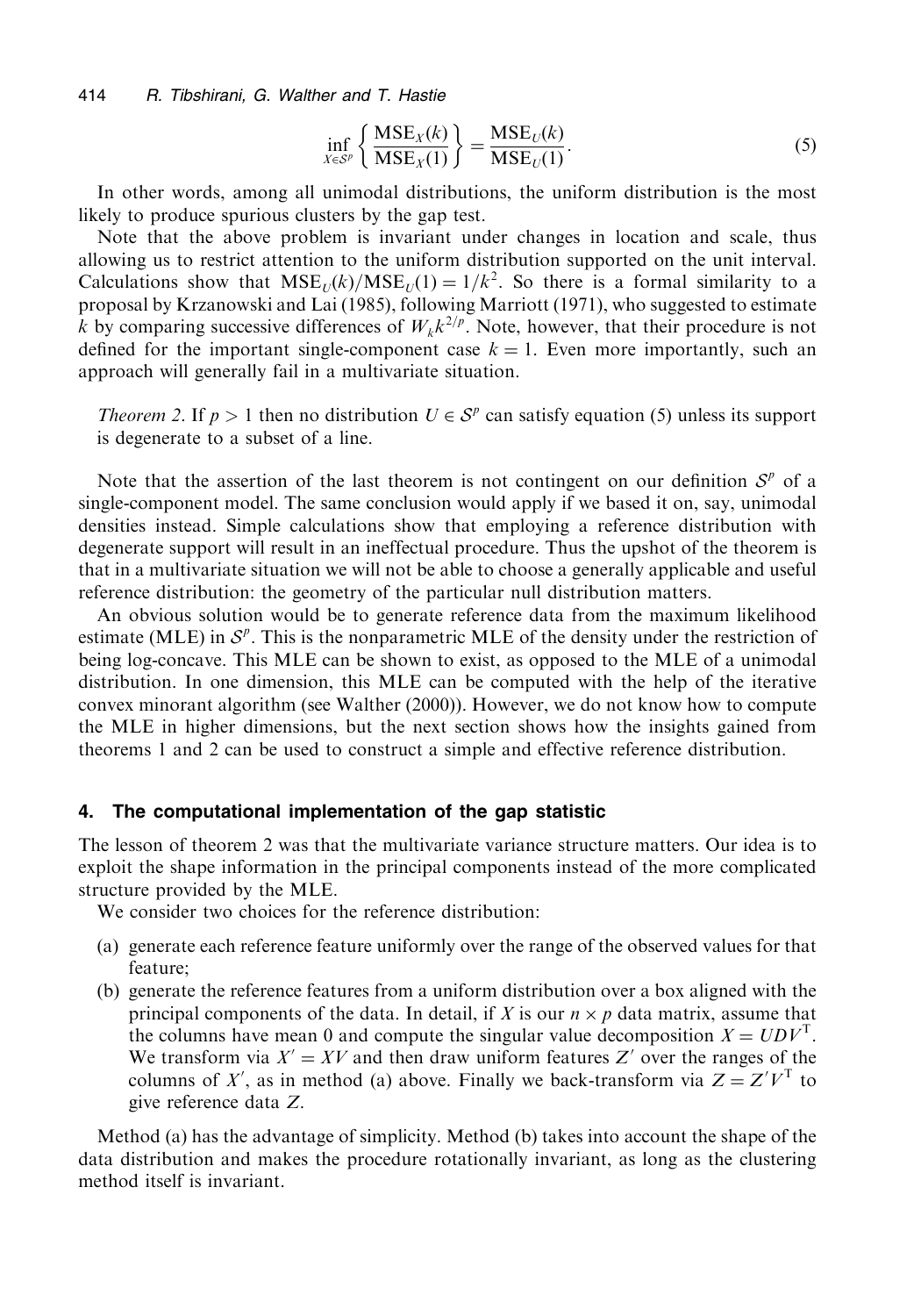In each case, we estimate  $E_n^*$ [log( $W_k$ )] by an average of B copies log( $W_k^*$ ), each of which is computed from a Monte Carlo sample  $X_1^*$ , ...,  $X_n^*$  drawn from our reference distribution. Finally, we need to assess the sampling distribution of the gap statistic. Let  $sd(k)$  denote the standard deviation of the B Monte Carlo replicates  $log(W_k^*)$ . Accounting additionally for the simulation error in  $E_n^*$ {log( $W_k$ }} results in the quantity

$$
s_k = \sqrt{(1+1/B)} \operatorname{sd}(k).
$$

Using this we choose the cluster size  $\hat{k}$  to be the smallest k such that  $\text{Gap}(k) \ge \text{Gap}(k+1)$  $-s_{k+1}$ . This '1-standard-error' style of rule is used elsewhere (e.g. Breiman *et al.* (1984)). In the simulation studies later in this paper and in other real data examples, we have found empirically that it works well. A more refined approach would employ a multiplier to the  $s_k$ for better control of the rejection of the null model.

Computation of the gap statistic proceeds as follows.

Step 1: cluster the observed data, varying the total number of clusters from  $k = 1, 2, \ldots, K$ , giving within-dispersion measures  $W_k$ ,  $k = 1, 2, \ldots, K$ .

Step 2: generate B reference data sets, using the uniform prescription (a) or (b) above, and cluster each one giving within-dispersion measures  $W_{k}^*, b = 1, 2, \ldots, B, k = 1, 2, \ldots, K$ . Compute the (estimated) gap statistic

$$
\text{Gap}(k) = (1/B) \sum_{b} \log(W_{kb}^*) - \log(W_k).
$$

Step 3: let  $\bar{l} = (1/B) \sum_b \log(W_{\bar{k}b}^*)$ , compute the standard deviation

$$
\mathrm{sd}_k = [(1/B) \sum_b \{ \log(W_{kb}^*) - \bar{l} \}^2]^{1/2}
$$

and define  $s_k = sd_k \sqrt{(1 + 1/B)}$ . Finally choose the number of clusters via

$$
\hat{k}
$$
 = smallest k such that  $\text{Gap}(k) \geq \text{Gap}(k+1) - s_{k+1}$ .

Fig. 1 shows an example using K-means clustering. The data (Fig.  $1(a)$ ) fall in two distinct clusters. The within sum of squares function  $W_k$  is displayed in Fig. 1(b). The functions  $log(W_k)$  and  $\hat{E}_{n}^{*}$ [log( $W_k$ )] are shown in Fig. 1(c), with the gap curve displayed in Fig. 1(d), with  $\pm 1$  standard error bars. The gap curve has a clear maximum at  $\hat{k} = 2$ .

Fig. 2 examines the behaviour of the gap estimate with unclustered data. The raw data are 100 observations uniformly distributed over the unit square. The observed and expected curves are very close, and the gap estimate is  $\hat{k} = 1$ .

### 4.1. Example: application to hierarchical clustering and DNA microarray data

In this example our data are a  $6834 \times 64$  matrix of gene expression measurements. Each row represents a gene, and each column a human tumour. The data are taken from Ross et al. (2000) and are available at http://www-genome.stanford.edu/nci60. The columns have a label (cancer type), but this label was not used in the clustering. We applied hierarchical (agglomerative) clustering to the columns, using squared error and average linkage, and obtained the dendrogram in Fig. 3. Not surprisingly, many cancers of the same type are clustered together. For more on the utility of hierarchical clustering for microarray data, see Ross et al.  $(2000)$ .

The results for the gap statistic are shown in Fig. 4. The estimated number of clusters is 2. The corresponding cut of the dendrogram is indicated by the dotted line in Fig. 3. However,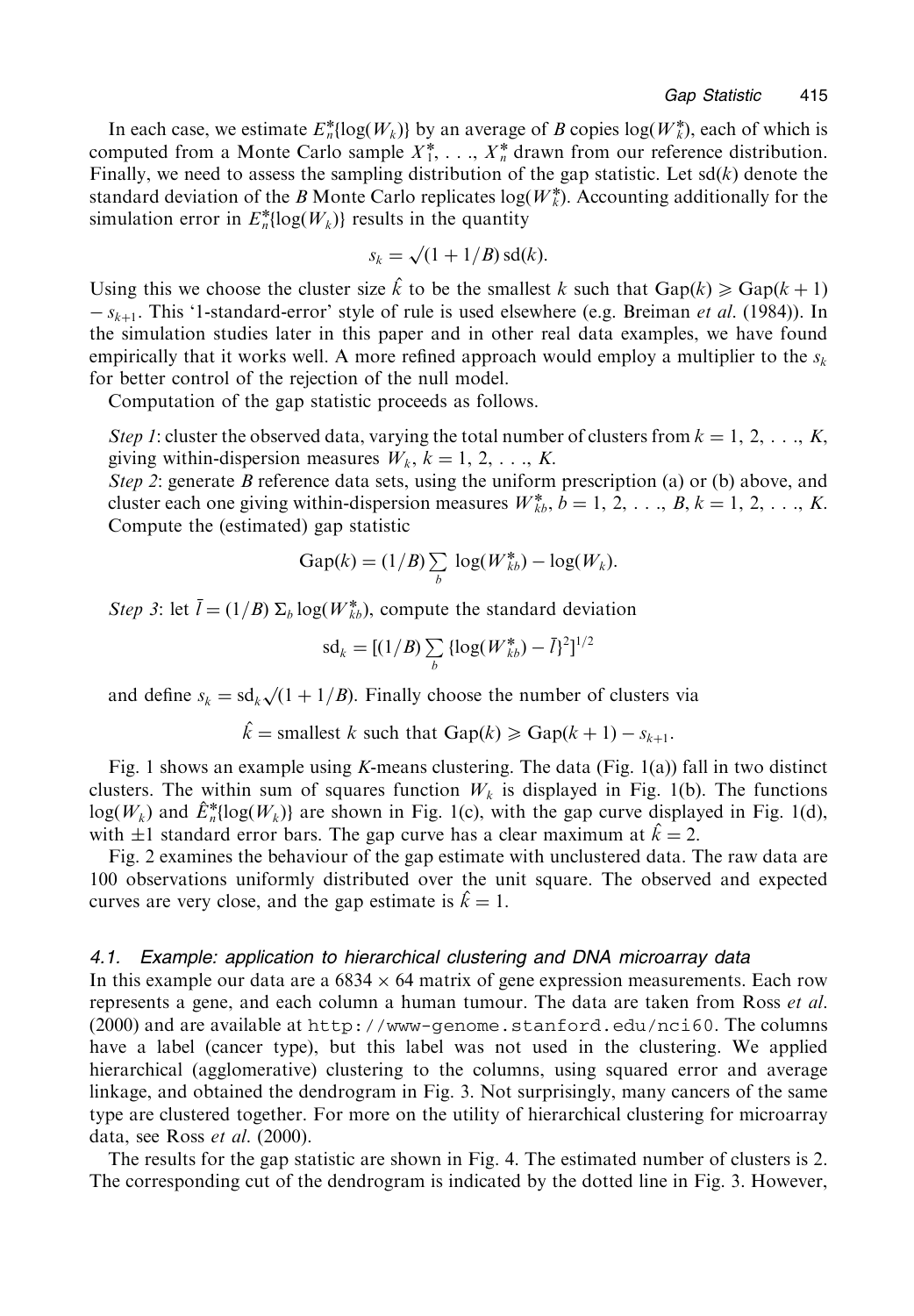

Fig. 2. Results for the uniform data example: (a) data; (b) within sum of squares function  $W_k$ ; (c) functions  $log(W_k)$  (O) and  $\hat{E}_n^*$ {log (W<sub>k</sub>)} (E); (d) gap curve

the gap function starts to rise again after six clusters, suggesting that there are two wellseparated clusters and more less separated ones. The derivation for the gap test assumes that there are well-separated uniform clusters. In cases where there are smaller subclusters within larger well-separated clusters, it can exhibit non-monotone behaviour. Hence it is important to examine the entire gap curve rather than simply to find the position of its maximum.

#### **Other approaches** 5.

Many methods have been proposed for estimating the number of clusters: a good summary is given by Gordon (1999). He divides the approaches into global and local methods. The former evaluate some measure over the entire data set and optimize it as a function of the number of clusters. The latter consider individual pairs of clusters and test whether they should be amalgamated. Hence the gap method is a global procedure.

According to Gordon, most global methods have the disadvantage that they are undefined for one cluster and hence offer no indication whether the data should be clustered at all. A very recent proposal is given by Cuevas et al. (2000); however, this relies on a high dimensional density estimate, which may suffer from the curse of dimensionality.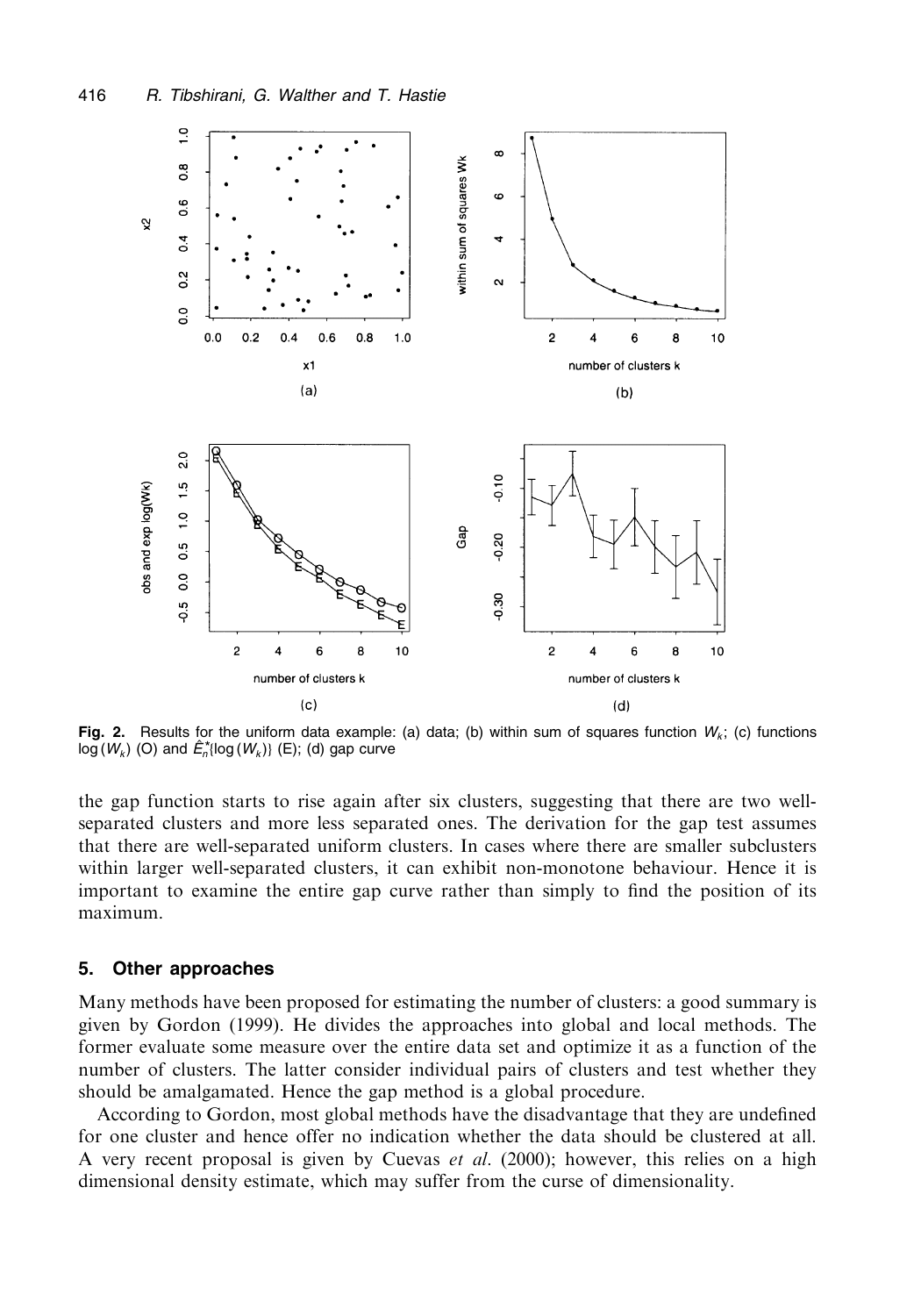

Fig. 3. Dendrogram from the deoxyribonucleic acid (DNA) microarray data: the dotted line cuts the tree, leaving two clusters as suggested by the gap statistic



Fig. 4. (a) Logarithmic observed (O) and expected (E) within sum of squares curves and (b) the gap statistic for the DNA microarray data

Milligan and Cooper (1985) carried out a comprehensive simulation comparison of 30 different procedures. Among the global methods performing the best was the index due to Calinski and Harabasz (1974):

$$
CH(k) = \frac{B(k)/(k-1)}{W(k)/(n-k)}
$$
(6)

where  $B(k)$  and  $W(k)$  are the between- and within-cluster sums of squares, with k clusters. The idea is to maximize CH $(k)$  over the number of clusters k. CH $(1)$  is not defined; even if it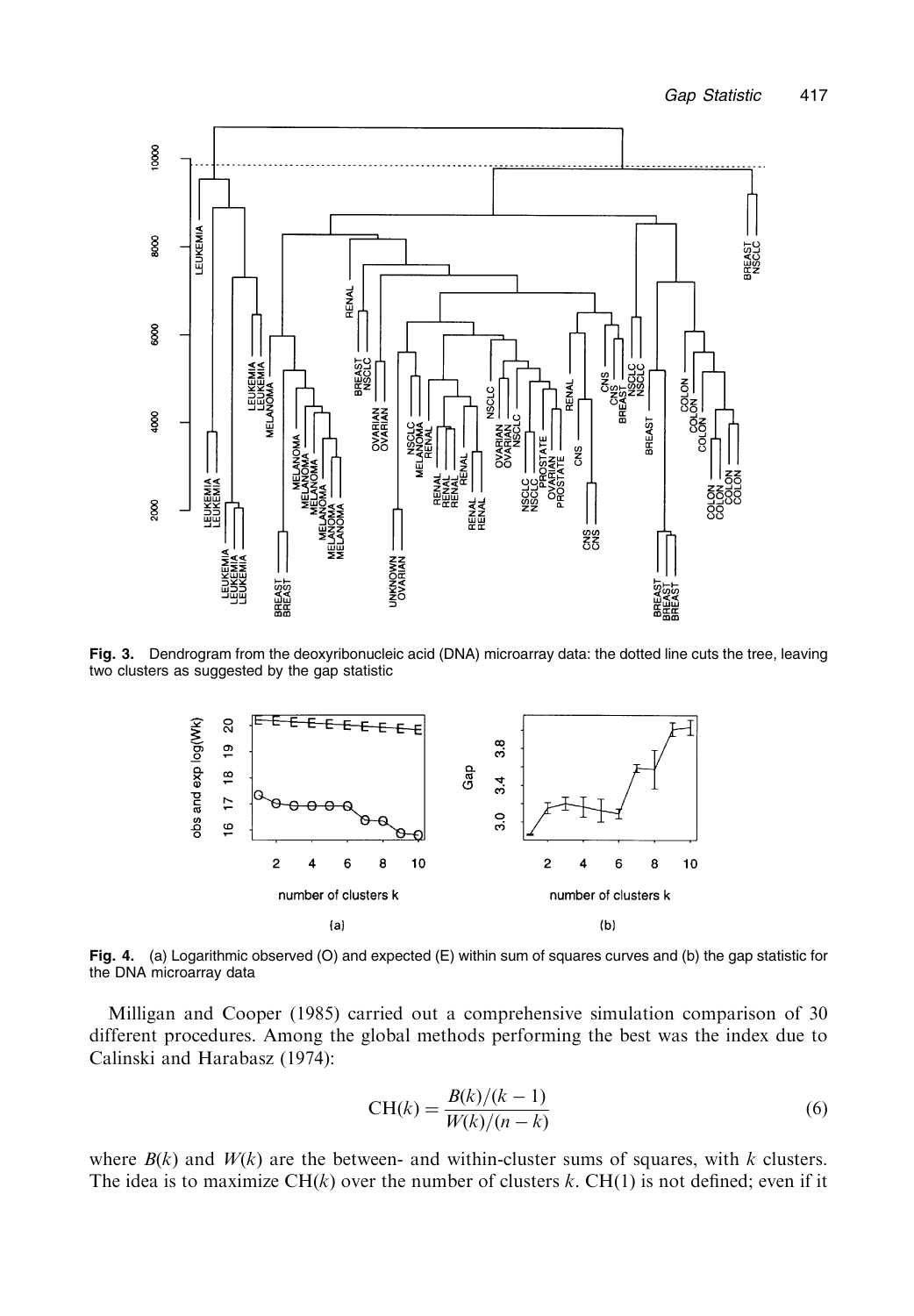were modified by replacing  $k-1$  with k, its value at 1 would be 0. Since CH(k) > 0 for  $k > 1$ , the maximum would never occur at  $k = 1$ .

As mentioned earlier, Krzanowski and Lai (1985) proposed the quantity  $W_k k^{2/p}$  as a criterion for choosing the number of clusters. This followed a proposal by Marriott (1971), who used the determinant, rather than the trace, of the within sum of squares matrix. The actual proposal of Krzanowski and Lai (1985) defined

$$
\text{DIFF}(k) = (k-1)^{2/p} W_{k-1} - k^{2/p} W_k \tag{7}
$$

and chose  $k$  to maximize the quantity

$$
KL(k) = \left| \frac{DIFF(k)}{DIFF(k+1)} \right|.
$$
\n(8)

This is similar to maximizing  $W_k k^{2/p}$ , but Krzanowski and Lai (1985) argued that it may have better properties. Note that  $KL(k)$  is not defined for  $k = 1$  and hence cannot be used for testing one cluster *versus* more than one.

Hartigan (1975) proposed the statistic

$$
H(k) = \left\{ \frac{W(k)}{W(k+1)} - 1 \right\} / (n - k - 1).
$$
 (9)

The idea is to start with  $k = 1$  and to add a cluster as long as  $H(k)$  is sufficiently large. One can use an approximate F-distribution cut-off; instead Hartigan suggested that a cluster be added if  $H(k) > 10$ . Hence the estimated number of clusters is the smallest  $k \ge 1$  such that  $H(k) \le 10$ . This estimate is defined for  $k = 1$  and can potentially discriminate between one versus more than one cluster.

Kaufman and Rousseeuw (1990) proposed the *silhouette* statistic, for assessing clusters and estimating the optimal number. For observation i, let  $a(i)$  be the average distance to other points in its cluster, and  $b(i)$  the average distance to points in the nearest cluster besides its own nearest is defined by the cluster minimizing this average distance. Then the silhouette statistic is defined by

$$
s(i) = \frac{b(i) - a(i)}{\max\{a(i), b(i)\}}.
$$
\n(10)

A point is well clustered if  $s(i)$  is large. Kaufman and Rousseeuw (1990) proposed to choose the optimal number of clusters  $\hat{k}$  as the value maximizing the average  $s(i)$  over the data set. Note that  $s(i)$  is not defined for the  $k = 1$  cluster.

## 6. Simulations

We generated data sets in five different scenarios:

- (a) null (single-cluster) data in 10 dimensions 200 data points uniformly distributed over the unit square in 10 dimensions;
- (b) three clusters in two dimensions—the clusters are standard normal variables with (25, 25, 50) observations, centred at  $(0, 0)$ ,  $(0, 5)$  and  $(5, -3)$ ;
- (c) four clusters in three dimensions—each cluster was randomly chosen to have 25 or 50 standard normal observations, with centres randomly chosen as  $N(0, 5I)$  (any simulation with clusters having a minimum distance less than 1.0 units between them was discarded: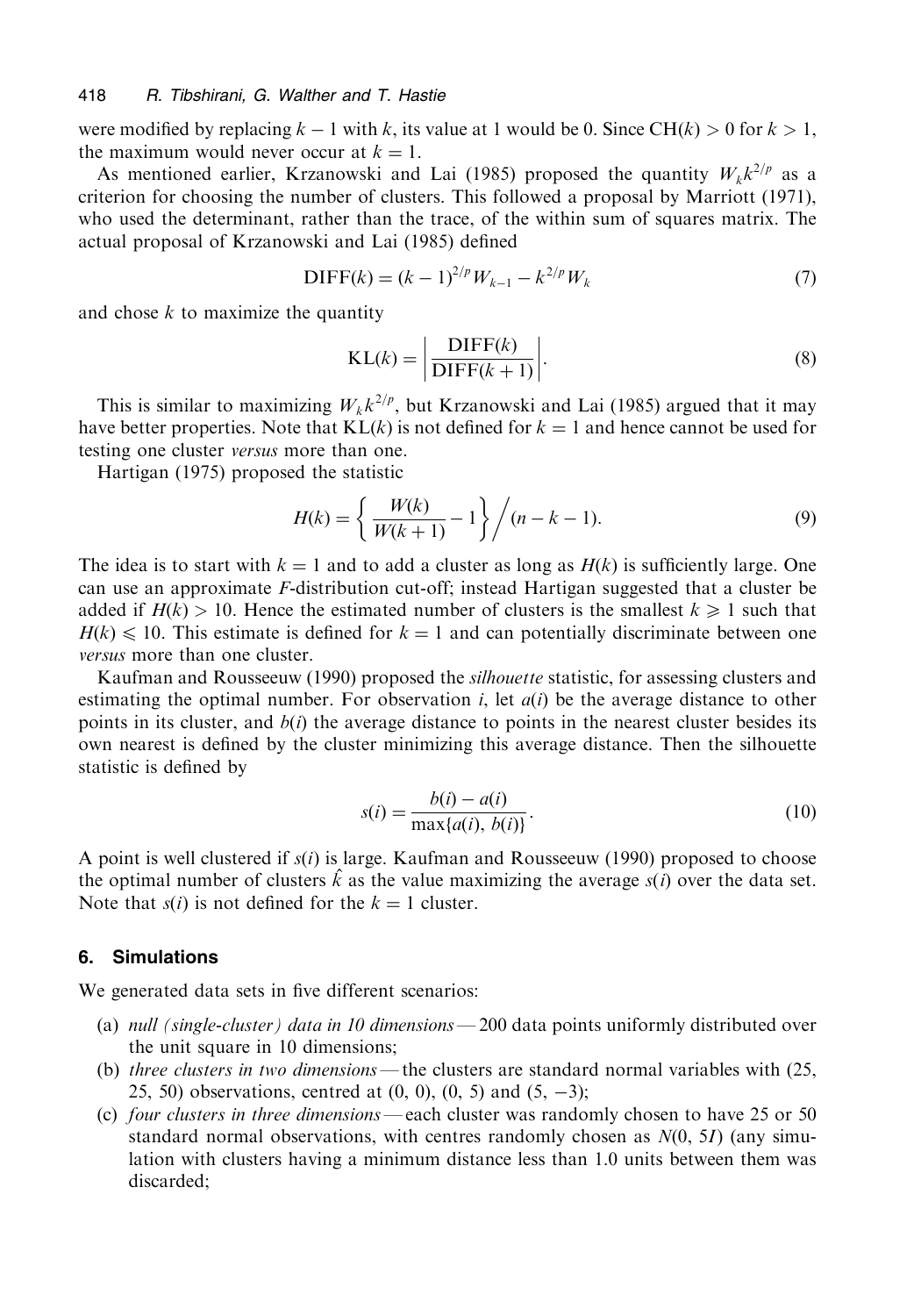- (d) four clusters in 10 dimensions—each cluster was randomly chosen to have 25 or 50 standard normal observations, with centres randomly chosen as  $N(0, 1.9I)$  (any simulation with clusters having a minimum distance less than 1.0 units between them was discarded; in this and the previous scenario, the settings are such that about half of the random realizations were discarded):
- (e) two elongated clusters in three dimensions—each cluster is generated as follows. Set  $x_1 = x_2 = x_3 = t$  with t taking 100 equally spaced values from -0.5 to 0.5 and then Gaussian noise with standard deviation 0.1 is added to each feature. Cluster 2 is generated in the same way, except that the value 10 is added to each feature at the end. The result is two elongated clusters, stretching out along the main diagonal of a threedimensional cube.

50 realizations were generated from each setting. In the non-null settings, the clusters have no overlap, so there is no confusion over the definition of the 'true' number of clusters. We applied six different methods for estimating the number of clusters: CH, KL, Hartigan and Silhouette are given by equations (6), (8), (9) and (10) respectively.  $Gap|unif$  is the gap method with a uniform reference distribution over the range of each observed feature;  $Gap/pc$  uses the uniform reference in the principal component orientation. The results are given in Table 1.

The gap estimate using the uniform reference does well except in the last problem, where the oblong shape of the data adversely affects it. The Gap/pc method, using a uniform reference in the principal components orientation, is the clear winner overall.

The other methods do quite well, except in the null setting where the gap estimate is the only one to show a reasonable performance. Of course it might be possible to modify any of the methods to handle the null (single-cluster) case: one possibility would be to simulate their null distribution under uniform data, in a manner similar to the gap estimate.

# 7. Overlapping classes

The simulation studies suggest that the gap estimate is good at identifying well-separated clusters. When data are not well separated, the notion of a cluster is not any more well defined in the literature.

In this section, we did a small experiment to assess how the gap method responds to nonseparated data. Each simulated data set consists of 50 observations from each of two bivariate normal populations, with means  $(0, 0)$  and  $(\Delta, 0)$ , and identity covariance. For each sample we computed the gap estimate of the number of clusters and also recorded the proportion of data points from the first population that were closer to the second population mean, or vice versa. We call this the amount of 'overlap'. This was done for 10 values of  $\Delta$ running from 0 to 5, with 10 simulations done for each value of  $\Delta$ . The results are shown in Fig. 5. Roughly speaking, if the overlap proportion is  $p$ , then the probability of selecting one cluster is also about  $p$ .

#### 8. **Discussion**

The problem of estimating the number of clusters in a data set is difficult, underlined by the fact that there is no clear definition of a 'cluster'. Hence, in data that are not clearly separated into groups, different people might have different opinions about the number of distinct clusters. In this paper, we have focused on well-separated clusters and have proposed the gap statistic for estimating the number of groups. When used with a uniform reference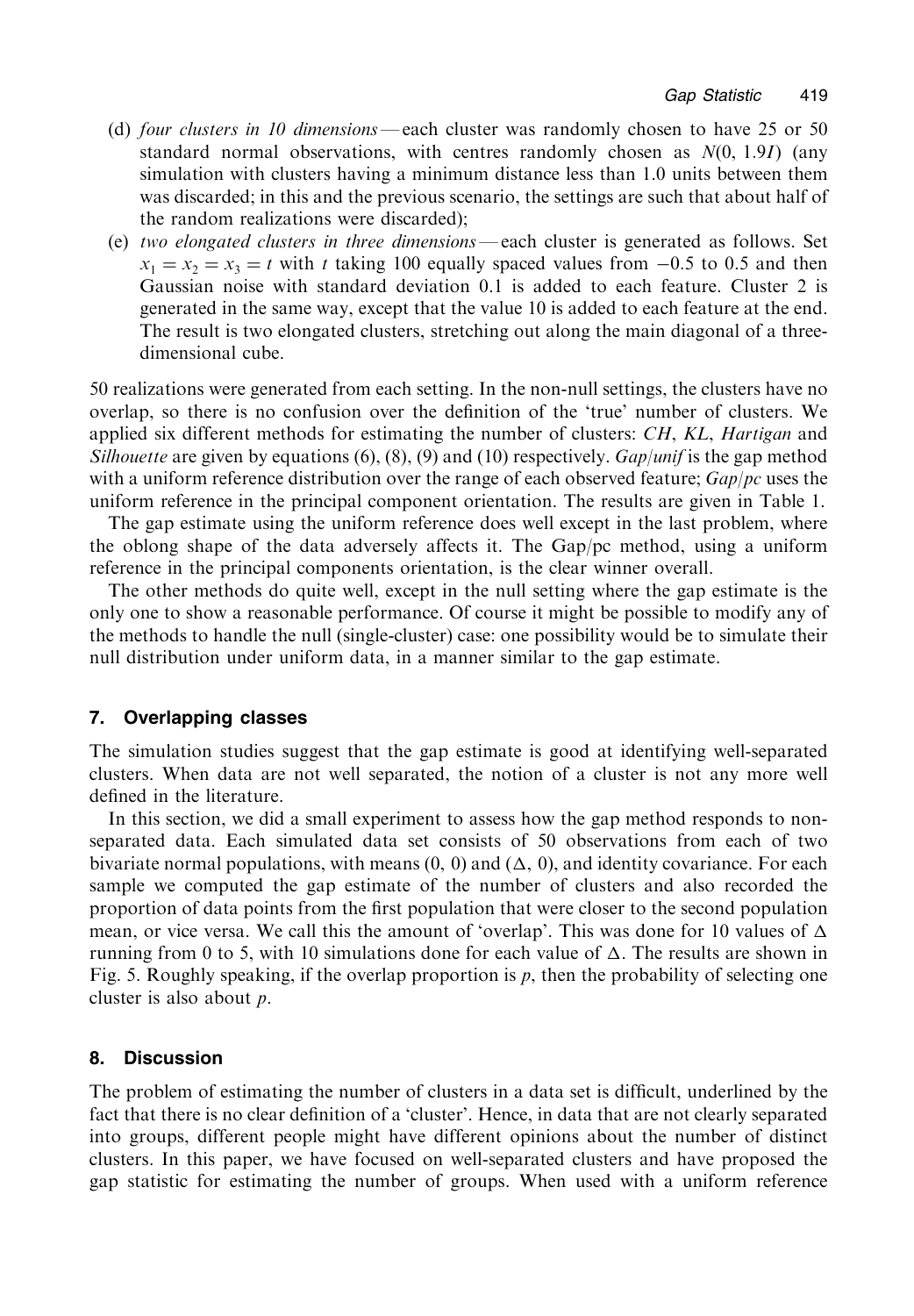#### 420 R. Tibshirani, G. Walther and T. Hastie

| Table 1. |  |  | Results of the simulation study† |  |
|----------|--|--|----------------------------------|--|
|----------|--|--|----------------------------------|--|

| Method                                  |                      | Estimates of the following numbers of clusters $\hat{k}$ : |                                |                  |                  |                       |                  |                     |                          |                     |  |
|-----------------------------------------|----------------------|------------------------------------------------------------|--------------------------------|------------------|------------------|-----------------------|------------------|---------------------|--------------------------|---------------------|--|
|                                         | $\overline{l}$       | $\overline{c}$                                             | $\mathfrak{Z}$                 | $\overline{4}$   | 5                | 6                     | $\overline{7}$   | 8                   | 9                        | 10                  |  |
| Null model in 10 dimensions             |                      |                                                            |                                |                  |                  |                       |                  |                     |                          |                     |  |
| <b>CH</b>                               | 0‡                   | 50                                                         | $\boldsymbol{0}$               | $\boldsymbol{0}$ | $\boldsymbol{0}$ | $\boldsymbol{0}$      | $\boldsymbol{0}$ | $\boldsymbol{0}$    | $\boldsymbol{0}$         | $\boldsymbol{0}$    |  |
| <b>KL</b>                               | 0‡                   | 29                                                         | 5                              | 3                | 3                | $\overline{2}$        | $\overline{2}$   | $\overline{0}$      | $\mathbf{0}$             | $\overline{0}$      |  |
| Hartigan                                | 0‡                   | $\mathbf{0}$                                               | $\mathbf{1}$                   | 20               | 21               | 6                     | $\overline{0}$   | $\overline{0}$      | $\mathbf{0}$             | $\overline{0}$      |  |
| Silhouette                              | 0‡                   | 49                                                         | 1                              | $\theta$         | $\theta$         | $\theta$              | $\theta$         | $\theta$            | $\theta$                 | $\theta$            |  |
| Gap/unif                                | 491                  | 1                                                          | $\mathbf{0}$                   | $\overline{0}$   | $\theta$         | $\theta$              | $\theta$         | $\theta$            | $\theta$                 | $\overline{0}$      |  |
| Gap/pc                                  | 50‡                  | $\theta$                                                   | $\theta$                       | $\theta$         | $\theta$         | $\theta$              | $\theta$         | $\theta$            | $\theta$                 | $\theta$            |  |
| 3-cluster model                         |                      |                                                            |                                |                  |                  |                       |                  |                     |                          |                     |  |
| <b>CH</b>                               | $\mathbf{0}$         | $\mathbf{0}$                                               | 50‡                            | $\boldsymbol{0}$ | $\boldsymbol{0}$ | $\boldsymbol{0}$      | $\boldsymbol{0}$ | $\boldsymbol{0}$    | $\mathbf{0}$             | $\overline{0}$      |  |
| <b>KL</b>                               | $\overline{0}$       | $\mathbf{0}$                                               | 39 <sup>t</sup>                | $\mathbf{0}$     | 5                | $\mathbf{1}$          | $\mathbf{1}$     | $\overline{c}$      | $\mathbf{0}$             | $\overline{0}$      |  |
| Hartigan                                | $\mathbf{0}$         | $\mathbf{0}$                                               | 1‡                             | 8                | 19               | 13                    | 3                | 3                   | $\overline{2}$           | $\mathbf{1}$        |  |
| Silhouette                              | $\mathbf{0}$         | $\mathbf{0}$                                               | 50i                            | $\mathbf{0}$     | $\theta$         | $\theta$              | $\mathbf{0}$     | $\theta$            | $\theta$                 | $\overline{0}$      |  |
| Gap/unif                                | $\mathbf{1}$         | $\mathbf{0}$                                               | 49 <sup>t</sup>                | $\boldsymbol{0}$ | $\mathbf{0}$     | $\mathbf{0}$          | $\overline{0}$   | $\mathbf{0}$        | $\mathbf{0}$             | $\boldsymbol{0}$    |  |
| Gap/pc                                  | $\overline{2}$       | $\overline{0}$                                             | 48 <sup>t</sup>                | $\overline{0}$   | $\theta$         | $\theta$              | $\theta$         | $\theta$            | $\theta$                 | $\theta$            |  |
| Random 4-cluster model in 3 dimensions  |                      |                                                            |                                |                  |                  |                       |                  |                     |                          |                     |  |
|                                         |                      | $\theta$                                                   |                                |                  |                  |                       |                  |                     |                          |                     |  |
| CН<br>KL                                | $\theta$<br>$\theta$ | $\theta$                                                   | $\mathbf{0}$                   | 42‡              | 8<br>5           | $\boldsymbol{0}$<br>3 | $\boldsymbol{0}$ | $\boldsymbol{0}$    | $\mathbf{0}$<br>$\theta$ | $\overline{0}$      |  |
|                                         | $\theta$             | $\mathbf{1}$                                               | $\mathbf{0}$<br>$\overline{7}$ | 35‡              | 9                | 12                    | 3<br>8           | 3<br>$\overline{2}$ | 3                        | $\overline{0}$<br>5 |  |
| Hartigan                                |                      |                                                            |                                | 3‡               | $\theta$         |                       | $\theta$         | $\theta$            | $\theta$                 | $\theta$            |  |
| Silhouette                              | $\theta$             | 20<br>$\mathbf{1}$                                         | 15                             | 15‡              |                  | $\theta$              | $\overline{0}$   | $\mathbf{0}$        | $\mathbf{0}$             | $\overline{0}$      |  |
| Gap/unif                                | $\mathbf{0}$         |                                                            | $\mathfrak{2}$                 | 47i              | $\mathbf{0}$     | $\mathbf{0}$          |                  |                     |                          |                     |  |
| Gap/pc                                  | $\overline{2}$       | $\overline{2}$                                             | $\overline{4}$                 | 42‡              | $\theta$         | $\theta$              | $\theta$         | $\theta$            | $\theta$                 | $\theta$            |  |
| Random 4-cluster model in 10 dimensions |                      |                                                            |                                |                  |                  |                       |                  |                     |                          |                     |  |
| <b>CH</b>                               | $\mathbf{0}$         | 1                                                          | $\overline{4}$                 | 44 <sup>t</sup>  | 1                | $\boldsymbol{0}$      | $\boldsymbol{0}$ | $\boldsymbol{0}$    | $\mathbf{0}$             | $\overline{0}$      |  |
| <b>KL</b>                               | $\overline{0}$       | $\mathbf{0}$                                               | $\mathbf{0}$                   | 451              | 3                | 1                     | $\mathbf{1}$     | $\overline{0}$      | $\mathbf{0}$             | $\overline{0}$      |  |
| Hartigan                                | $\overline{0}$       | $\mathbf{0}$                                               | $\overline{2}$                 | 48İ              | $\overline{0}$   | $\overline{0}$        | $\overline{0}$   | $\overline{0}$      | $\mathbf{0}$             | $\overline{0}$      |  |
| Silhouette                              | $\theta$             | 13                                                         | 20                             | 16 <sub>1</sub>  | 5                | $\theta$              | $\theta$         | $\theta$            | $\theta$                 | $\theta$            |  |
| Gap/unif                                | $\overline{0}$       | $\theta$                                                   | $\mathbf{0}$                   | 50 <sup>±</sup>  | $\mathbf{1}$     | $\theta$              | $\overline{0}$   | $\mathbf{0}$        | $\mathbf{0}$             | $\overline{0}$      |  |
| Gap/pc                                  | $\theta$             | $\theta$                                                   | $\overline{4}$                 | 461              | $\theta$         | $\theta$              | $\theta$         | $\theta$            | $\Omega$                 | $\theta$            |  |
| 2 elongated clusters                    |                      |                                                            |                                |                  |                  |                       |                  |                     |                          |                     |  |
| <b>CH</b>                               | 0                    | 0 <sup>†</sup>                                             | $\boldsymbol{0}$               | $\boldsymbol{0}$ | $\mathbf{0}$     | $\mathbf{0}$          | $\boldsymbol{0}$ | 7                   | 16                       | 27                  |  |
| <b>KL</b>                               | $\overline{0}$       | 50 <sup>t</sup>                                            | $\mathbf{0}$                   | $\overline{0}$   | $\theta$         | $\overline{0}$        | $\overline{0}$   | $\overline{0}$      | $\mathbf{0}$             | $\mathbf{0}$        |  |
| Hartigan                                | $\mathbf{0}$         | 0 <sup>†</sup>                                             | $\mathbf{0}$                   | 1                | $\theta$         | $\overline{2}$        | $\mathbf{1}$     | 5                   | 6                        | 35                  |  |
| Gap/unif                                | $\boldsymbol{0}$     | 0 <sup>†</sup>                                             | 17                             | 16               | $\overline{2}$   | 14                    | 1                | $\mathbf{0}$        | $\mathbf{0}$             | $\mathbf{0}$        |  |
| Gap/pc                                  | $\overline{0}$       | 50 <sup>t</sup>                                            | $\mathbf{0}$                   | $\theta$         | $\theta$         | $\theta$              | $\theta$         | $\theta$            | $\theta$                 | $\mathbf{0}$        |  |

†Numbers are counts out of 50 trials. Some rows do not add up to 50 because the number of clusters chosen was greater than 10.

‡Column corresponding to the correct number of clusters.

distribution in the principal component orientation, it outperforms other proposed methods from the literature in our simulations. The simpler uniform reference (over the range of the data) works well except when the data lie near a subspace.

The DNA microarray example shows the importance of graphing the gap statistic, rather than simply extracting the estimated maximum. With real data the gap curve can have many local maxima, and these themselves can be informative.

There are many avenues for further research. One is a consideration of other possibilities for the reference distribution: for example, we could proceed sequentially. Having found  $k$ clusters, we could generate reference data from  $k$  separate uniform distributions, over the support of each of the  $k$  estimated data clusters. As before, a principal component orientation would probably produce better results. The gap method can also be used with adaptive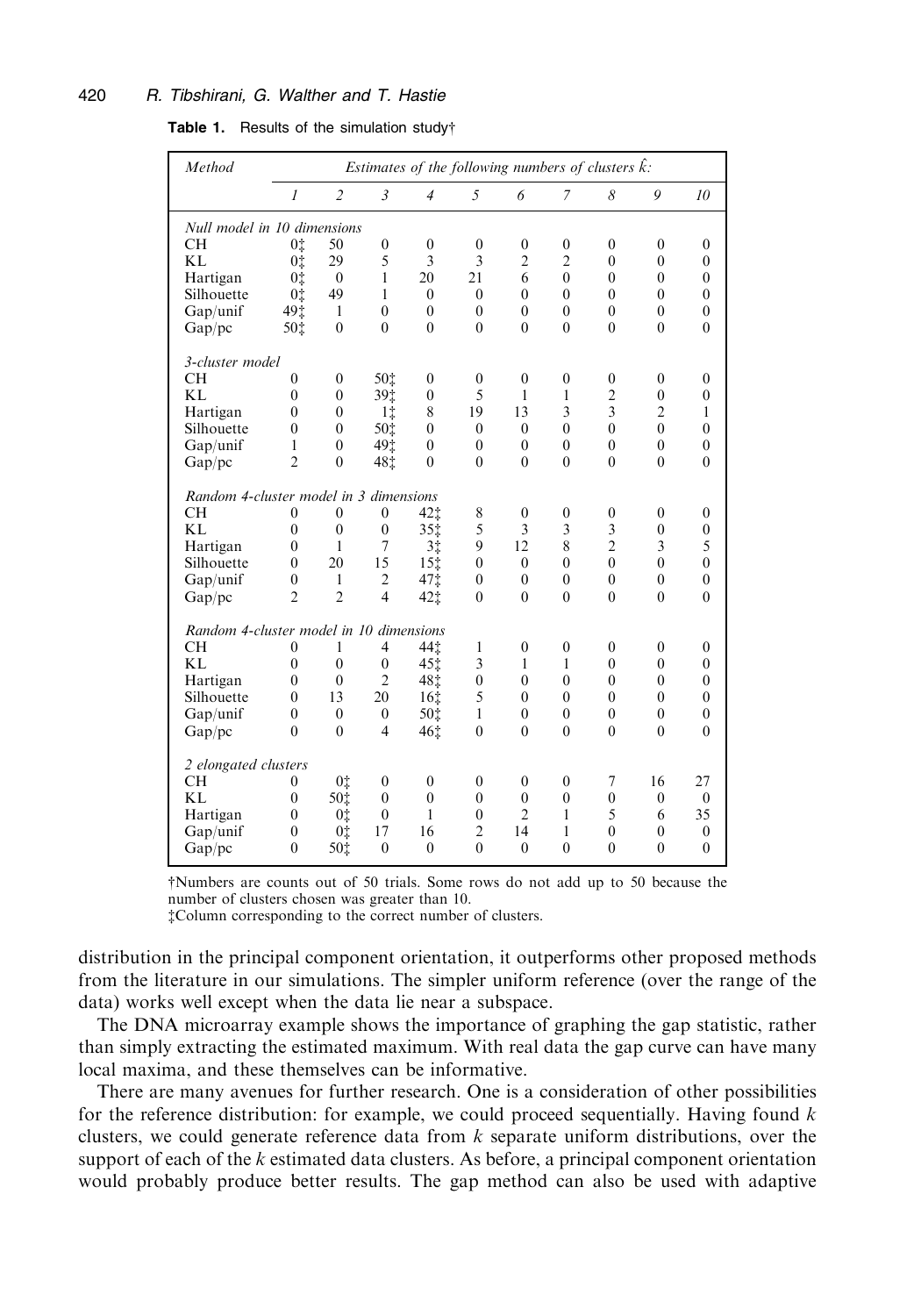

Fig. 5. Gap method for overlapping data; the proportion of times that the method chose one cluster, as a function of the proportion of points in the overlap region between the two subpopulations

versions of K-means clustering (see for example Diday and Govaert (1977)), which may be better at finding elongated clusters than the standard version. Similarly, it may be applicable to model-based clustering (Fraley and Raftery, 1998).

A referee raised the interesting question of how to carry out the gap test when the dimension  $p$  of the data is unknown and only pairwise dissimilarities are available. One possibility would be to use multidimensional scaling to map the data into a low dimensional space while preserving the dissimilarities, and then to proceed in this space as described in the paper. However, a more direct method would be preferable and we leave this as an open problem.

It would be especially useful to develop methods for an efficient simulation of reference data from the log-concave MLE. The use of this distribution in the gap method could then be compared with the uniform reference distribution.

### **Acknowledgements**

Tibshirani was partially supported by National Institutes of Health grant 2 R01 CA72028 and National Science Foundation grant DMS-9971405. Hastie was partially supported by grant DMS-9803645 from the National Science Foundation and grant ROI-CA-72028-01 from the National Institutes of Health.

# **Appendix A: Proofs**

### A.1. Proof of theorem 1

Setting  $\mu_j := (j - \frac{1}{2})/k$  for  $1 \le j \le k$  shows that  $MSE_U(k) \le E{\min_{u,i}(U - \mu_i)^2} = 1/12k^2$ , whence  $MSE_U(k)/MSE_U(1) \le 1/k^2$ . Thus it is enough to prove

$$
\sum_{i=1}^{k} P(X \in I_i) \operatorname{var}_{I_i}(X) \geq \frac{1}{k^2} \operatorname{var}(X)
$$
\n(11)

for every partition  $I_1, \ldots, I_k$  of the support of X. Here we write

$$
\text{var}_I(X) = \frac{\int_I \left\{ x - \int_I x \, \mathrm{d}P_X / P(X \in I) \right\}^2 \, \mathrm{d}P_X}{P(X \in I)}
$$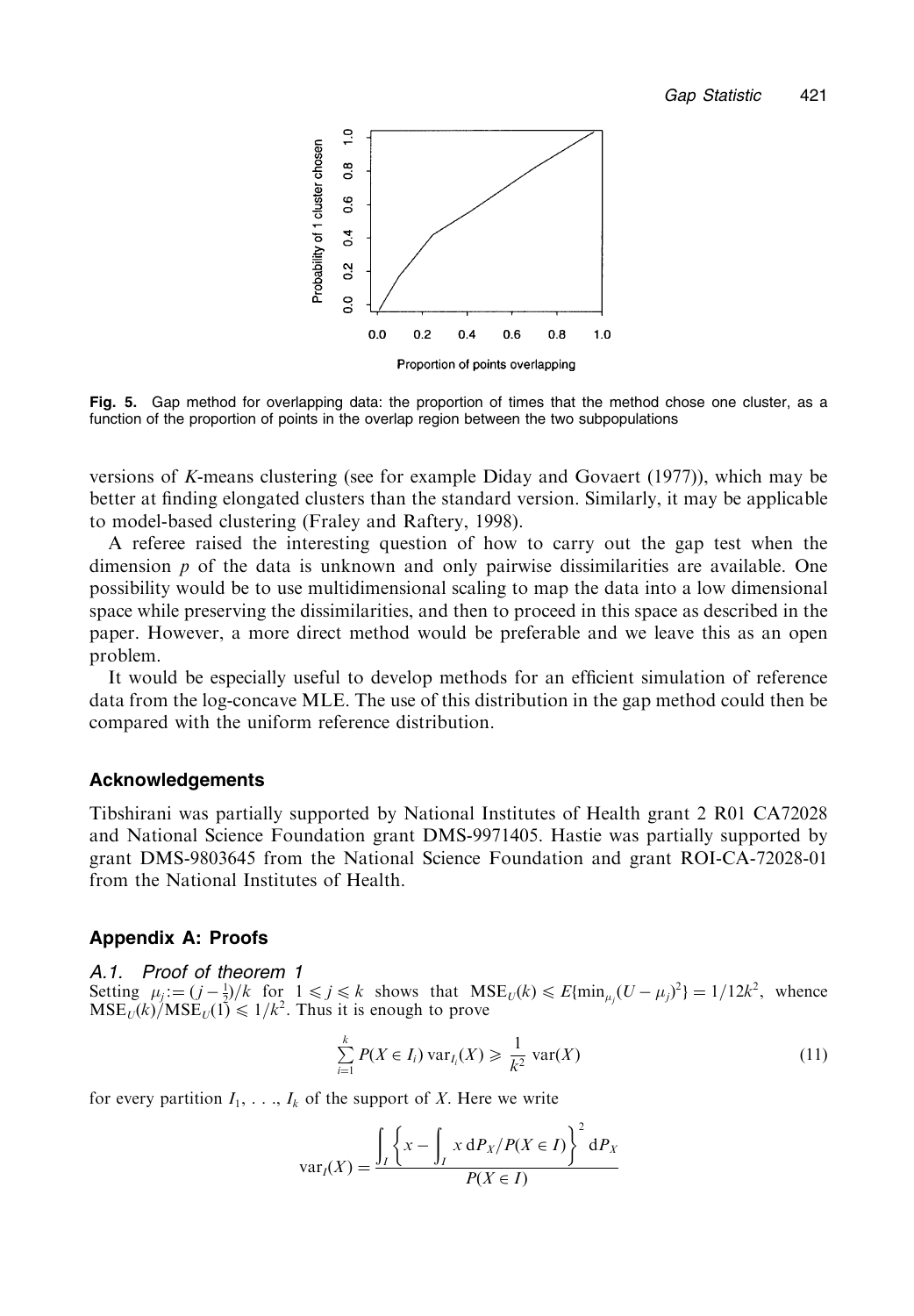#### 422 R. Tibshirani, G. Walther and T. Hastie

for the conditional variance of X given  $X \in I$ .

By standard arguments (e.g. convolution with a Gaussian kernel and using Ibragimov's convolution result: see theorem 1.10 in Dharmadhikari and Joag-dev (1988)), it is enough to consider a nondegenerate cumulative density function  $F$  of  $X$  that has a density f which is logarithmically concave and differentiable in the interior of its support and so does not vanish there. Hence

$$
\frac{d}{dt} f\{F^{-1}(t)\} = \frac{f'\{F^{-1}(t)\}}{f\{F^{-1}(t)\}} = \frac{d}{dx} log\{f(x)\}|_{x = F^{-1}(t)}
$$

But d[log{ $f(x)$ }]/dx is non-increasing as f is logarithmically concave. Together with the fact that  $F^{-1}(t)$  is non-decreasing, it follows that  $f(F^{-1}(\cdot))$  has a non-increasing derivative and hence is concave on [0, 1]. Next. write

$$
\begin{aligned} \text{var}(X) &= \frac{1}{2} \int_{-\infty}^{\infty} \int_{-\infty}^{\infty} (y - x)^2 f(x) \, f(y) \, \mathrm{d}x \, \mathrm{d}y \\ &= \frac{1}{2} \int_{0}^{1} \int_{0}^{1} \{ F^{-1}(v) - F^{-1}(u) \}^2 \, \mathrm{d}u \, \mathrm{d}v \\ &= \int_{0}^{1} \int_{u}^{1} \left\{ \int_{u}^{v} \frac{1}{f\{F^{-1}(t)\}} \, \mathrm{d}t \right\}^2 \, \mathrm{d}u \, \mathrm{d}v \end{aligned}
$$

by symmetry and the fundamental theorem of calculus. The change of variable  $z = v - u$  gives

$$
var(X) = \int_{z=0}^{1} \int_{u=0}^{1-z} \left[ \int_{u}^{u+z} \frac{1}{f\{F^{-1}(t)\}} dt \right]^2 du \, dz. \tag{12}
$$

Proceeding likewise with  $var_L(X)$  we obtain

$$
\sum_{i=1}^k F(I_i) \operatorname{var}_{I_i}(X) = \sum_{i=1}^k \int_{z=0}^1 z^2 \int_{u=0}^{1-z} F^3(I_i) \left[ \frac{1}{F(I_i)z} \int_{s_{i-1}+F(I_i)u}^{s_{i-1}+F(I_i)u+z} \frac{1}{f\{F^{-1}(t)\}} dt \right]^2 du \, dz,
$$

where we set  $s_i := \sum_{i \leq i} F(I_i)$ ,  $i = 0, \ldots, k$ .

Using the concavity of  $\hat{f}(F^{-1}(\cdot))$  and Holder's inequality it can be shown that the above expression is not smaller than

$$
\sum_{i=1}^{k} \int_{z=0}^{1} \frac{z^{2}}{k^{2}} \int_{u=0}^{1-z} \left[ \frac{1}{z} \int_{s_{i-1}(1-z)+F(l)u}^{s_{i-1}(1-z)+F(l)u+z} \frac{1}{f\{F^{-1}(t)\}} dt \right]^{2} F(I_{i}) du dz
$$
\n
$$
= \frac{1}{k^{2}} \int_{z=0}^{1} \sum_{i=1}^{k} \int_{v=s_{i-1}(1-z)}^{s_{i-1}(1-z)+F(l)(1-z)} \left[ \int_{t=v}^{0+z} \frac{1}{f\{F^{-1}(t)\}} dt \right]^{2} dv dz
$$
\n
$$
= \frac{1}{k^{2}} \text{var}(X) \qquad \text{by equation (12),}
$$

proving inequality (11).

### A.2. Proof of theorem 2

If X is uniformly distributed on  $U([0, k] \times [0, \epsilon]^{p-1})$ , then  $MSE_X(1) = \{k^2 + (p_0 - 1)\epsilon^2\}/12$ , and taking  $\mu_j =$  $(i-1/2, \epsilon/2, ..., \epsilon/2), 1 \le j \le k$ , shows that  $MSE_X(k) \le E(\min_{u} ||X - \mu_i||^2) = \{1 + (p-1)\epsilon^2\}/12$ . So

$$
\inf_{X \in S^p} \{ \text{MSE}_X(k) / \text{MSE}_X(1) \} \leq 1/k^2,
$$

even if we were to consider only  $X \in S^p$  with non-degenerate support.

However, suppose that  $U \in \mathcal{S}^p$  satisfies  $MSE_U(k)/MSE_U(1) = 1/k^2$ . Each of the marginals  $U_i$  of U,  $1 \le i \le p$ , must be in  $S^1$  by theorem 2.16 in Dharmadhikari and Joag-dev (1988). Hence